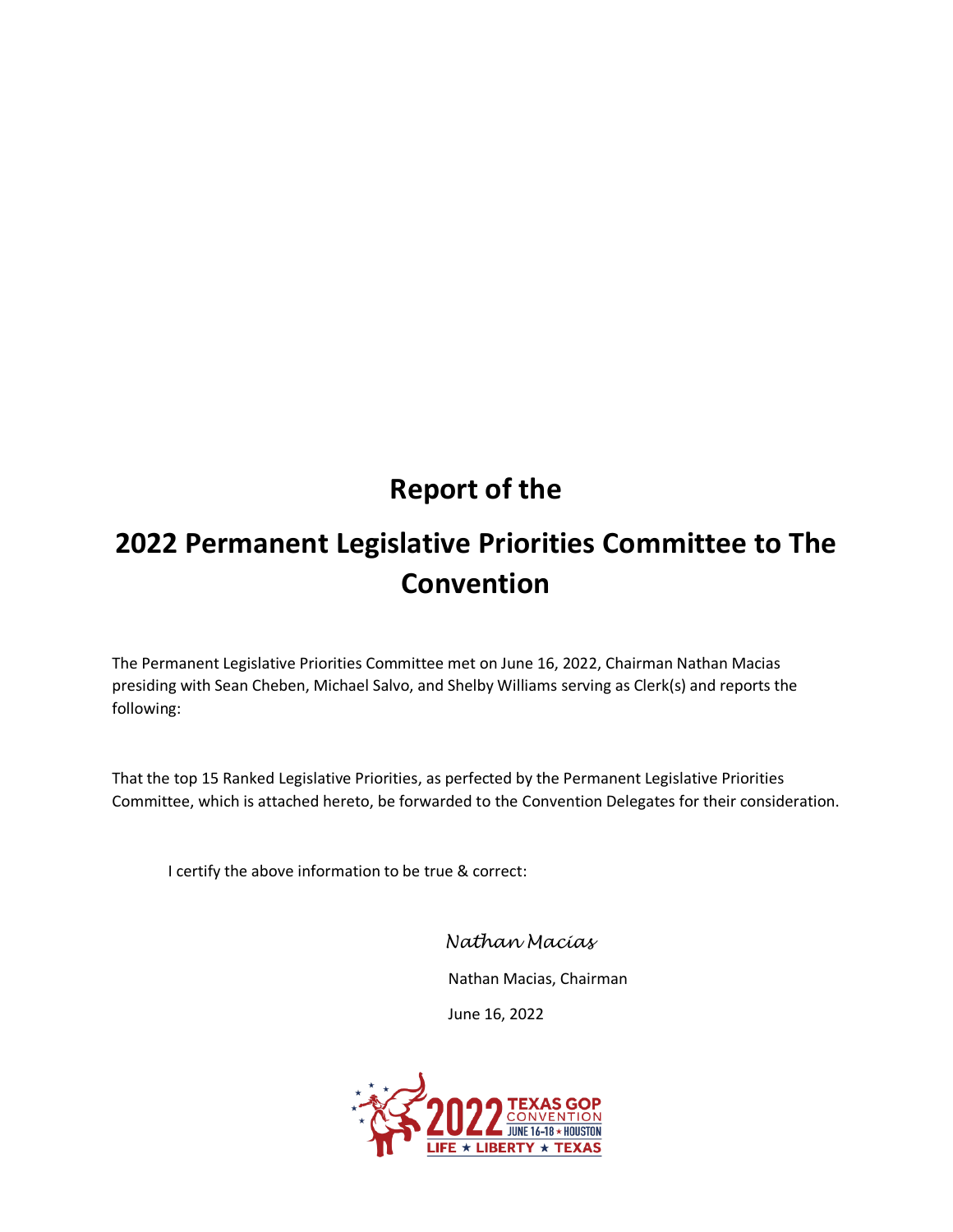Scott Hommel, SD 1 Marty Reid, SD 2 Dan Hunt, SD 3 Ashley Burke, SD 4 Michael Salvo, SD 5 Tammie Nielsen, SD 6 JR Haas, SD 7 Shelby Williams, SD 8 Vince Puente, SD 9 Jesse Taylor, SD 10 Suezette Griffin, SD 11 Chris Corbett, SD 12 Dr. Milinda Morris, SD 13 Amy O'Donnell, SD 14 Sean Cheben, SD 15 Liz Pickens, SD 16 Henry Bohnert, SD 17 Paul Yamarick, SD 18 Rhonda Marquardt, SD 19 Richard Miller, SD 20 Julie Dahlberg, SD 21 Devvie Duke, SD 22 Troy Jackson, SD 23 Wendy Daughtery, SD 24 Walt Smith, SD 25 Rick Briscoe, SD 26 Jeneria Lewis, SD 27 Chase Marberry, SD 28 Hans Sassenfeld, SD 29 Nancy Dillard, SD 30 Teresa Beckmeyer, SD 31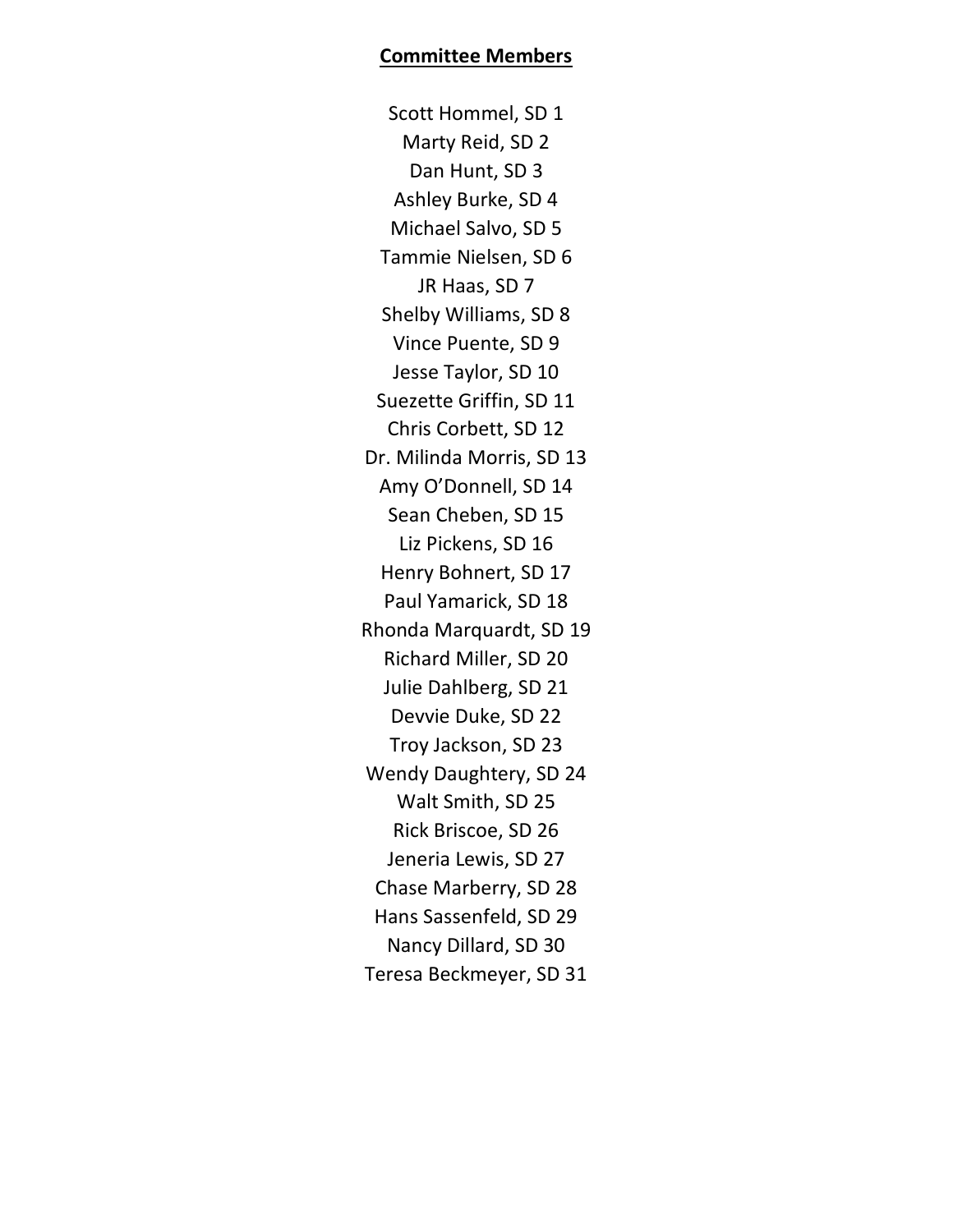## Protect our Elections

Restore felony penalties and enact civil penalties for Election Code violations, which shall be enforceable by any Texas jurisdiction, including the Texas Attorney General. Require citizenship verification of each voter. Restrict the distribution of mail-in ballots to only disabled, military, and citizens that are out of state. Reduce the time allowed for early voting, and eliminate the three day gap between early voting and election day. Establish closed primaries in Texas. As technology evolves, we encourage the passage of legislation that ensures the security of our elections.

## **Ban Democrat Chairs**

To ensure all legislative priorities are given a fair opportunity to become law, the Republican-controlled Texas legislature shall adopt a rule that would end the practice of awarding committee chairmanships to Democrats.

## Abolish Abortion in Texas

Abolish abortion by ensuring the right to life and equal protection of the laws to all preborn children from the moment of fertilization, including adopting effective tools to ensure the enforcement of our laws to protect life when district attorneys fail to do so.

### Eliminate Property Tax

Eliminate Property Tax using every means available to the legislature, with the exception of an income tax, without increasing Texans' overall tax burden.

### Stop Sexualizing Texas Kids

Repeal Texas Penal Code "Obscenity Exemption" 43.24(c), which allows children access to harmful, explicit, or pornographic materials and 43.25(f)(2-3), which allows sexual performance by a child. In addition, prohibit teaching, exposure, and/or discussion of sexual matters (mechanics, feelings, orientation, or "gender identity" issues), and prohibit use or provision of related books and other materials using criminal, civil or other enforcement measures.

### Protect the Electric Grid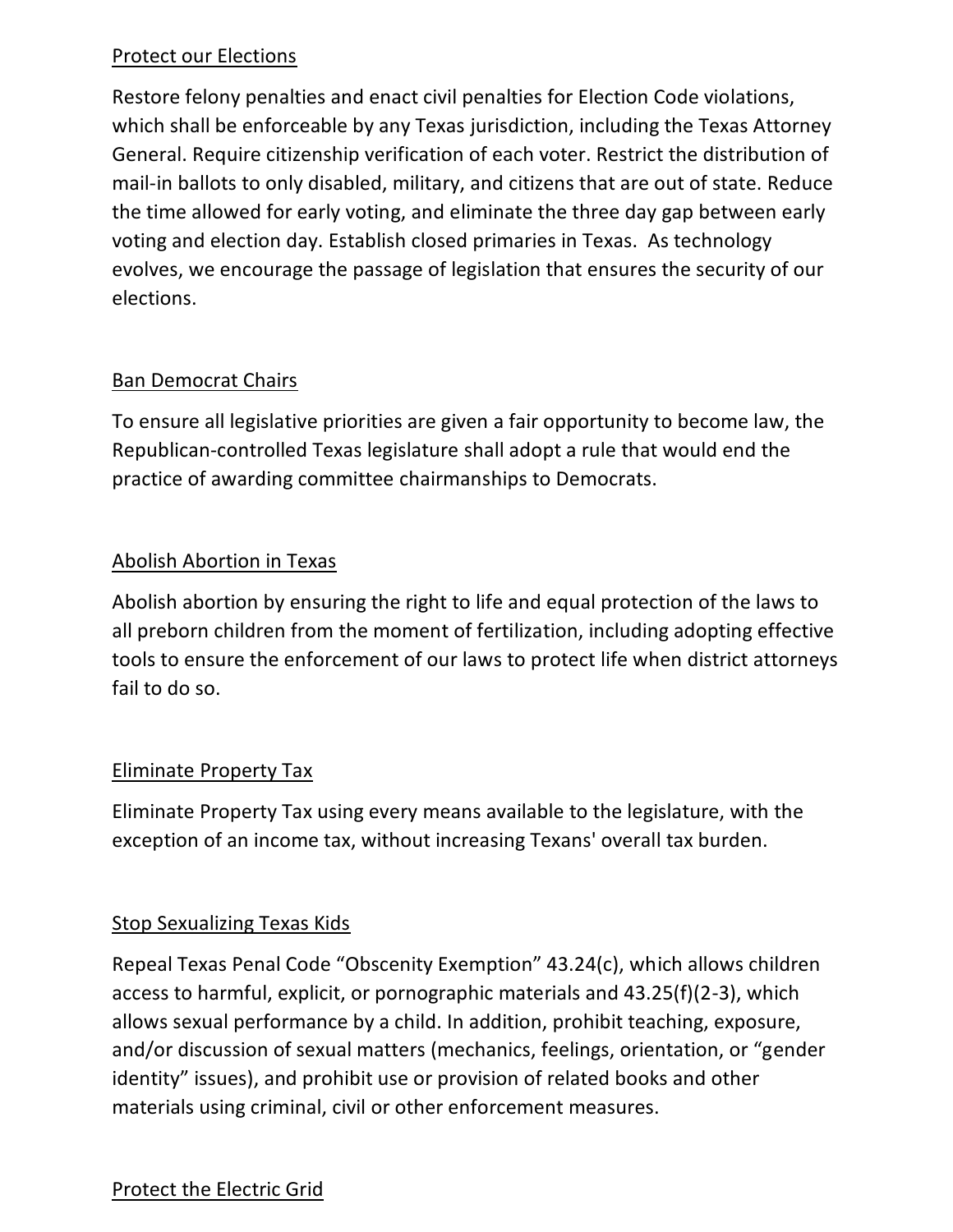Secure the integrity of Texas Electric Energy production and delivery with abundant, reliable, and resilient energy. Ensure that the Texas Grid can withstand any natural or man-made threat to include weather, cyber, physical, Electro Magnetic Pulse (EMP) and Geomagnetic Disturbances (GMD).

## Ban Gender Modification of Children

Texas must ban chemical castration, puberty blockers, cross-sex hormones, genital mutilation, bodily alteration surgery, psychological/social transitioning, and any other methods applied to or performed on children.

# Secure the Border and Protect Texans

Texas shall immediately deny all taxpayer funded services and subsidies to illegal aliens. We call upon the Governor to assert his duty under Article 1, Section 10, Clause 3 of the US Constitution to declare an invasion on our Texas border and do everything in his power to protect Texans from this invasion. The legislature shall direct the Governor to enter into an Interstate Compact with one or more states for Border Security.

# Parental Rights and Educational Freedom

Parents are the primary decision makers for their children in all matters. This authority shall be protected as an inalienable right. This shall include the choice of schooling where the money follows the child without strings attached, and enforcement and penalty mechanisms when parents' rights are violated. The right to education shall be free from any social theories.

# Protect Medical Freedom

All Texans must be free to make their own medical decisions and have those decisions followed in all situations. This is not limited to life-sustaining treatment (repeal the 10-Day Rule), vaccinations, and COVID-19 treatments (oppose vaccine passports and mask mandates). Allow providers to offer alternative treatments without fear of retribution, discrimination, or privacy violations for all persons involved.

### Defend Our Gun Rights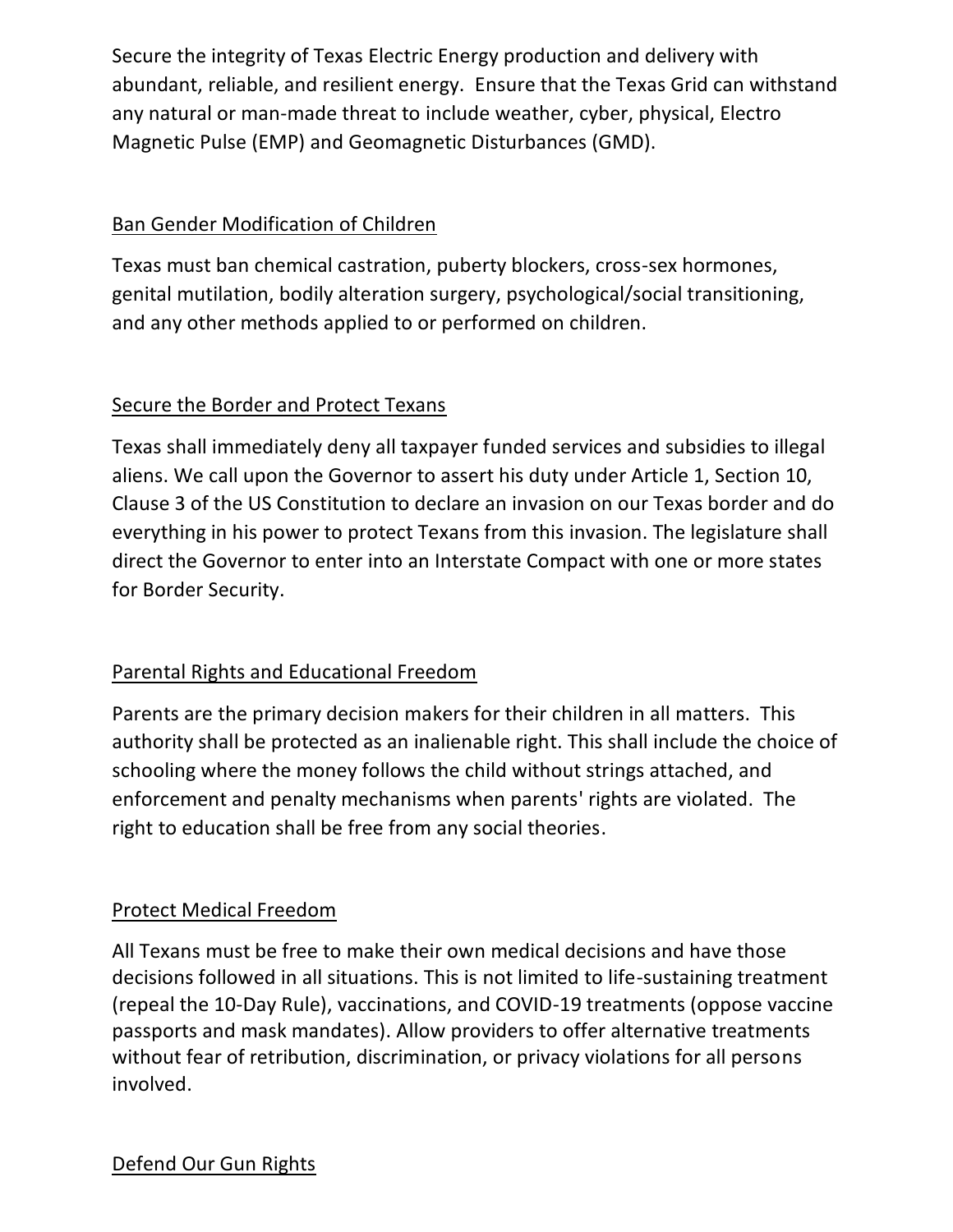Protect our gun rights against threats, such as red flag laws, federal, state or other restrictions, by strengthening and preserving our inalienable rights under the second amendment to protect our life, liberty and property. The Texas Legislature should eliminate gun-free zones.

## Ban Taxpayer-Funded Lobbying

Eliminate the use of tax dollars to hire lobbyists or pay individuals or organizations that lobby any governmental entity.

## Stop Executive Overreach

Reform emergency powers at the state, county, and city level to prohibit the creation or suspension of laws that impact entities such as religion and business. Convene with full authority the state legislature, county commissioners court, or city council to ratify, alter or terminate any emergency declaration within 14 days.

### Convention of States

Extend Texas' call for a Convention of States to limit the power and jurisdiction of the federal government.

### Save Women's Sports

Protect women's opportunities, health, safety, and fair play in sports by banning biological men from competing in women's collegiate athletics or any UIL events. Biological males may not use female bathrooms, locker rooms or hotel rooms while participating in school-sanctioned events.